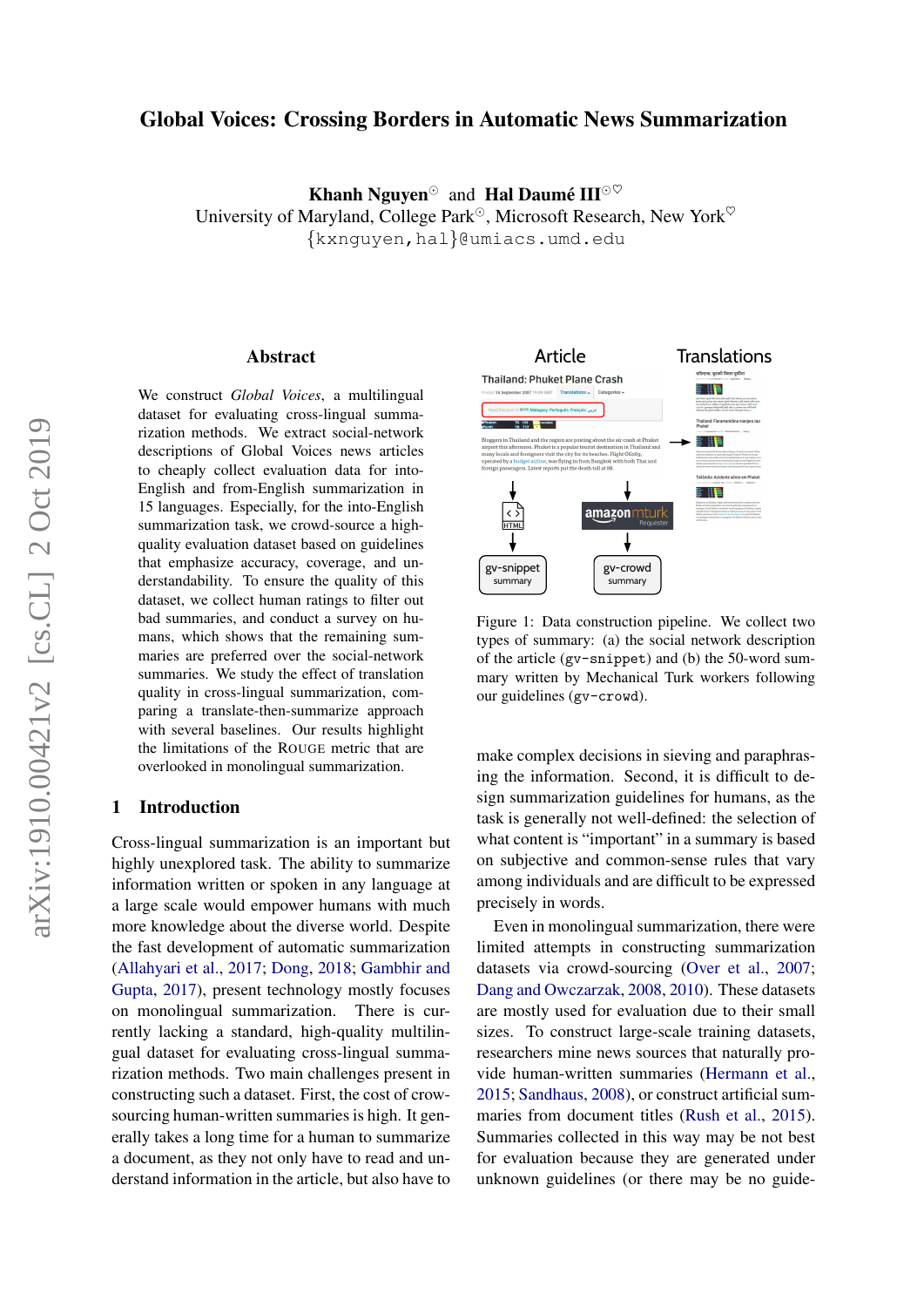lines at all). Previous work on cross-lingual summarization performs evaluation with human judgments [\(Orsan and Chiorean,](#page-6-9) [2008\)](#page-6-9), or with automatic metrics and noisy source articles generated by automatic translation systems [\(Wan et al.,](#page-7-0) [2010;](#page-7-0) [Ouyang et al.,](#page-6-10) [2019\)](#page-6-10). The former approach is expensive and not reproducible, while the latter is prone to biases induced by translation systems that could be further amplified by summarization systems.

This paper presents *Global Voices*, a highquality multilingual dataset of summaries of news articles. The dataset can serve as a standard benchmark in both multilingual and cross-lingual sum-marization. Global Voices<sup>[1](#page-1-0)</sup> is a multilingual website that reports and translates news about unheard voices across the globe. Translation in this website is performed by the Lingua team, $2$  consisting of volunteer translators. As of August 2019, Global Voices provides translations of news articles in 51 languages; many articles are translated into multiple languages. Figure [1](#page-0-0) illustrates a sample article from Global Voices. We extract the socialnetwork descriptions of the articles to (cheaply) construct gv-snippet, an evaluation set for multilingual and cross-lingual news summarization. Nevertheless, these descriptions usually have poor coverage over the original contents because they were written with the intention of drawing user clicks to read more about the articles. Therefore, besides gv-snippet, we construct a smaller but higher-quality dataset of human-written English summaries, called gv-crowd, based on our guidelines which explicitly emphasize accuracy, coverage and understandability. The Global Voices dataset is summarized in Table [2.](#page-4-0) It currently supports 15 languages, which span nine language genera (Romance, Barito, Indic, Slavic, Semitic, Greek, Germanic, Japanese, Bantoid) and five language families (Indo-European, Austronesian, Japanese, Niger-Congo, Afro-Asiatic).

## 2 Dataset Construction

Data Collection and Pre-Processing. Using  $S$ crapy, $3$  we crawl and download HTML source codes of 41,939 English articles and their translations. We use  $bs4<sup>4</sup>$  $bs4<sup>4</sup>$  $bs4<sup>4</sup>$  to extract each article's main

| Language                  | ISO 639-1 | gv-snippet gv-crowd |           |  |  |  |
|---------------------------|-----------|---------------------|-----------|--|--|--|
| <b>Number of articles</b> |           |                     |           |  |  |  |
| English                   | en        | 4,573               | 529       |  |  |  |
| Spanish                   | es        | 3,921               | 487       |  |  |  |
| Malagasy                  | mg        | 2,680               | 374       |  |  |  |
| Bengali                   | bn        | 2,253               | 352       |  |  |  |
| French                    | fr        | 2,130               | 352       |  |  |  |
| Portuguese                | pt        | 798                 | 162       |  |  |  |
| Russian                   | ru        | 795                 | 139       |  |  |  |
| Arabic                    | ar        | 745                 | 191       |  |  |  |
| Italian                   | it        | 718                 | 135       |  |  |  |
| Macedonian                | mk        | 701                 | 138       |  |  |  |
| Greek                     | el        | 694                 | 128       |  |  |  |
| German                    | de        | 647                 | 204       |  |  |  |
| Japanese                  | ja        | 424                 | 75        |  |  |  |
| Swahili                   | <b>SW</b> | 418                 | 84        |  |  |  |
| Dutch                     | nl        | 348                 | 87        |  |  |  |
| <b>Other statistics</b>   |           |                     |           |  |  |  |
| Summarized by             |           | GV authors MTurkers |           |  |  |  |
| Summary languages         |           | All versions        | English   |  |  |  |
| Summary lengths (words)   |           |                     | $40 - 50$ |  |  |  |
| Article lengths (words)   |           | 150-500             | 150-350   |  |  |  |

Table 1: Summary of the Global Voices dataset. The dataset include articles in 15 languages. English versions of all non-English articles are included. The gv-snippet split contains social-network summaries of all articles, while the gv-crowd split contains crowd-sourced summaries of English articles.

content and remove image captions. Next, we use html2text<sup>[5](#page-1-4)</sup> to convert the main content's HTML source code to regular text, removing web-page and image URLs. Since an article may content block-quotes written in original languages, we detect language of each paragraph and remove paragraphs that are not in the article's main language. Language detection is conducted by voting decisions of four packages: langdetect,  $6$  langid,  $\operatorname{\texttt{polyglot}},^8$  $\operatorname{\texttt{polyglot}},^8$  fastText $^9$  $^9$  [\(Joulin et al.,](#page-6-11) [2016a](#page-6-11)[,b\)](#page-6-12).

Constructing **gv-snippet**. This split includes articles whose English versions contain from 150 to 500 words. For each article, we extract its Open Graph description by extracting the meta tag with property og:description in the HTML source code, and use the description as the reference summary of the article. These descriptions are short text snippets that serve as captions of the articles when they appear on social networks (e.g. Facebook, Twitter).

Crowd-sourcing **gv-crowd**. We select English

```
language-identification.html
```
<span id="page-1-0"></span><sup>1</sup> <https://globalvoices.org/>

<span id="page-1-1"></span><sup>2</sup> <https://globalvoices.org/lingua/>

<span id="page-1-2"></span><sup>3</sup> <https://scrapy.org/>

<span id="page-1-3"></span><sup>4</sup> <https://www.crummy.com/software/BeautifulSoup/>

<span id="page-1-4"></span><sup>5</sup> <https://pypi.org/project/html2text/>

<span id="page-1-5"></span><sup>6</sup> <https://pypi.org/project/langdetect/>

<span id="page-1-7"></span><span id="page-1-6"></span><sup>7</sup> <https://github.com/saffsd/langid.py>

<sup>8</sup> <https://pypi.org/project/polyglot/>

<span id="page-1-8"></span><sup>9</sup> [https://fasttext.cc/docs/en/](https://fasttext.cc/docs/en/language-identification.html)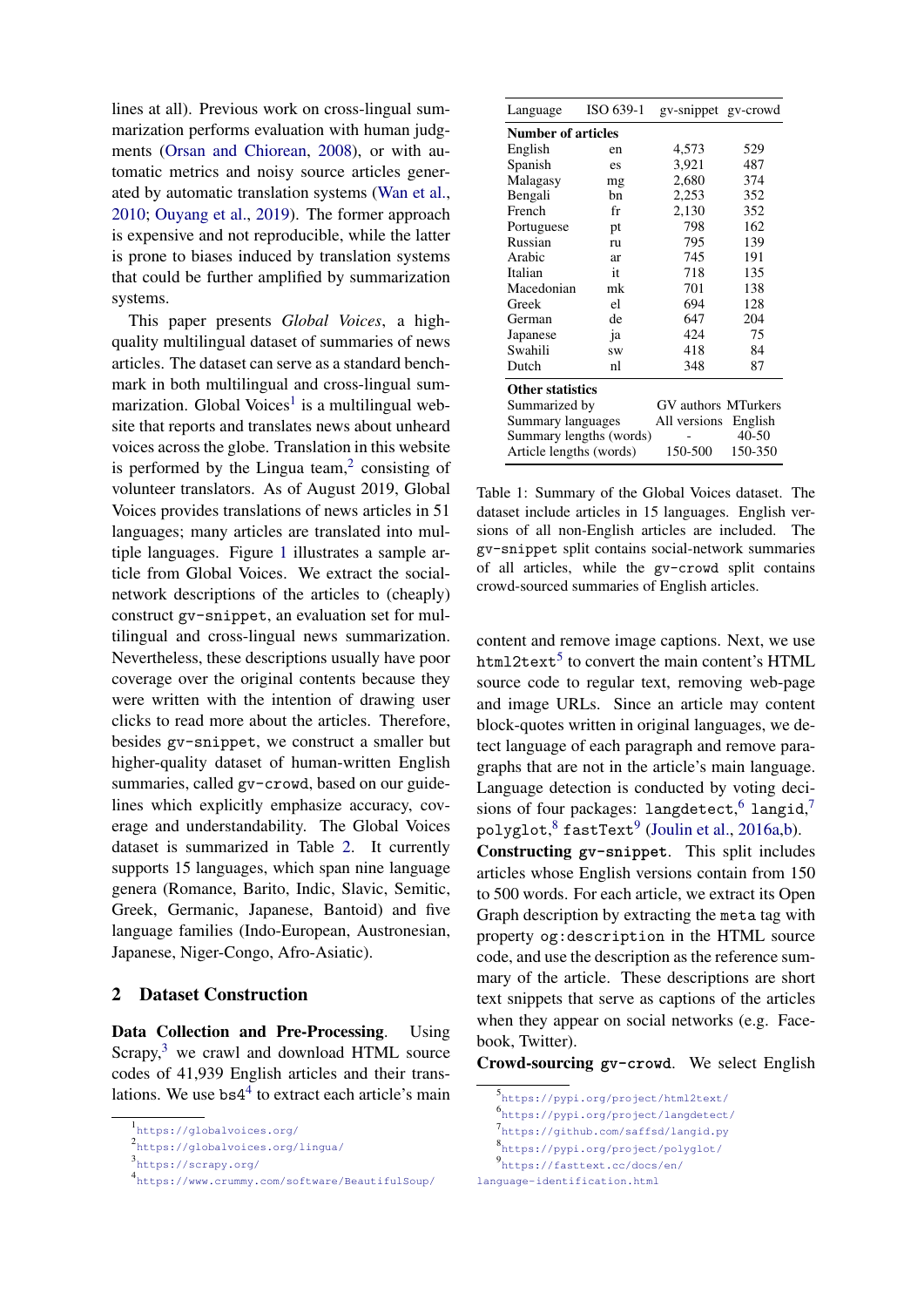articles that contain 150-350 words, and request workers from Mechanical Turk<sup>[10](#page-2-0)</sup> (MT) to summarize them in 40-50 words. Each  $HIT<sup>11</sup>$  $HIT<sup>11</sup>$  $HIT<sup>11</sup>$  asks a worker to summarize five articles in 35 minutes. We recruit Turkers in Canada and the U.S.A. with Masters qualification, a HIT approval rate greater than or equal to 97%, and a number of HITs approved greater than or equal to 1,000. On average, collecting a summary costs 1.50 USD (including taxes and extra fees). We inform workers of our evaluation guidelines, which focus on three criteria:

- *Accuracy*: information in a summary should be based on the original article only. It can be paraphrased from but should not disagree with information in the article.
- *Coverage*: a summary should reflect the most important messages/stories in the original article. Each message/story should be captured as detailed as possible, without missing other important messages/stories.
- *Understandability*: a summary must be written in standard, fluent English. Readers must be able to understand the summary without reading the original article. Understanding the summary must not require any additional knowledge beyond knowledge required to understand the article.

In comparison, the DUC-2004 dataset [\(Over et al.,](#page-6-3) [2007\)](#page-6-3) only provides subtle format suggestions and leaves the summary contents almost entirely to the decisions of the writers:

"...Imagine that to save time, rather than read through a set of complete documents, you first read a list of very short summaries of those documents and based on these summaries you choose which documents to read in their entirety. Create your very short summaries to be useful in such a scenario. A very short summary could look like a newspaper headline, be a list of important terms or phrases separated by commas, a sentence, etc. It should not contain any formatting, i.e., no indented lists, etc. Feel free to use your own words."

Source: <https://duc.nist.gov/duc2004>

Our guideline criteria are similar to those of the TAC 2010's guided summarization task [\(Dang and](#page-6-5) [Owczarzak,](#page-6-5) [2010\)](#page-6-5) but we do not restrict the summary format using domain-specific templates.

Some articles may read disrupted due to removals of images and videos, and may contain non-English texts. To ensure the summaries are based on the English texts only, we advise workers to (a) *not* web-search for the original content and (b) ignore the non-English contents. We also emphasize spelling words correctly and recommend copying difficult-to-spell words from the original articles. In the end, we collect 840 summaries for 738 articles.

Human Evaluation of **gv-crowd**. The summarycollecting task receives mostly positive feedback from workers. The task is widely regarded as "fun", "interesting", and "challenging". However, many workers raised concern about the strict time constraint. To evaluate the quality of the dataset, we launch another MT task in which we ask workers to rate and post-edit the summaries collected in the previous task. Each task HIT requires evaluating ten summaries in 60 minutes. We recruit workers in Canada and the U.S.A. with a HIT approval rate greater than or equal to 97%, and a number of HITs approved greater than or equal to 1,000.

Specifically, we ask workers to provide two types of ratings: *criterion-based* ratings and *overall* ratings. Each worker is instructed to first give a 1-to-5 rating of a summary in each of our three criteria (accuracy, coverage, understandability), and then to give an overall rating of the summary. We define three levels of the overall rating:

- *Bad*: the summary misrepresents the original article. It contains factual errors that disagree with the content of the article. OR it does not cover the most important message/story of the article. OR it is missing other important points that could easily be included without violating the 50-word constraint.
- *Acceptable*: the summary covers the most important message/story of the article. It does *not* contain factual errors. It is missing one or two important points that would be difficult to include in a 50-word summary.
- *Good*: the summary covers the most important message/story of the article. It does *not* contain factual errors. All important points are captured.

In addition, the worker is required to write short reasons (each in 5-25 words) to justify their ratings.

<span id="page-2-0"></span><sup>10</sup><https://www.mturk.com/>

<span id="page-2-1"></span><sup>&</sup>lt;sup>11</sup>a Mechanical Turk task.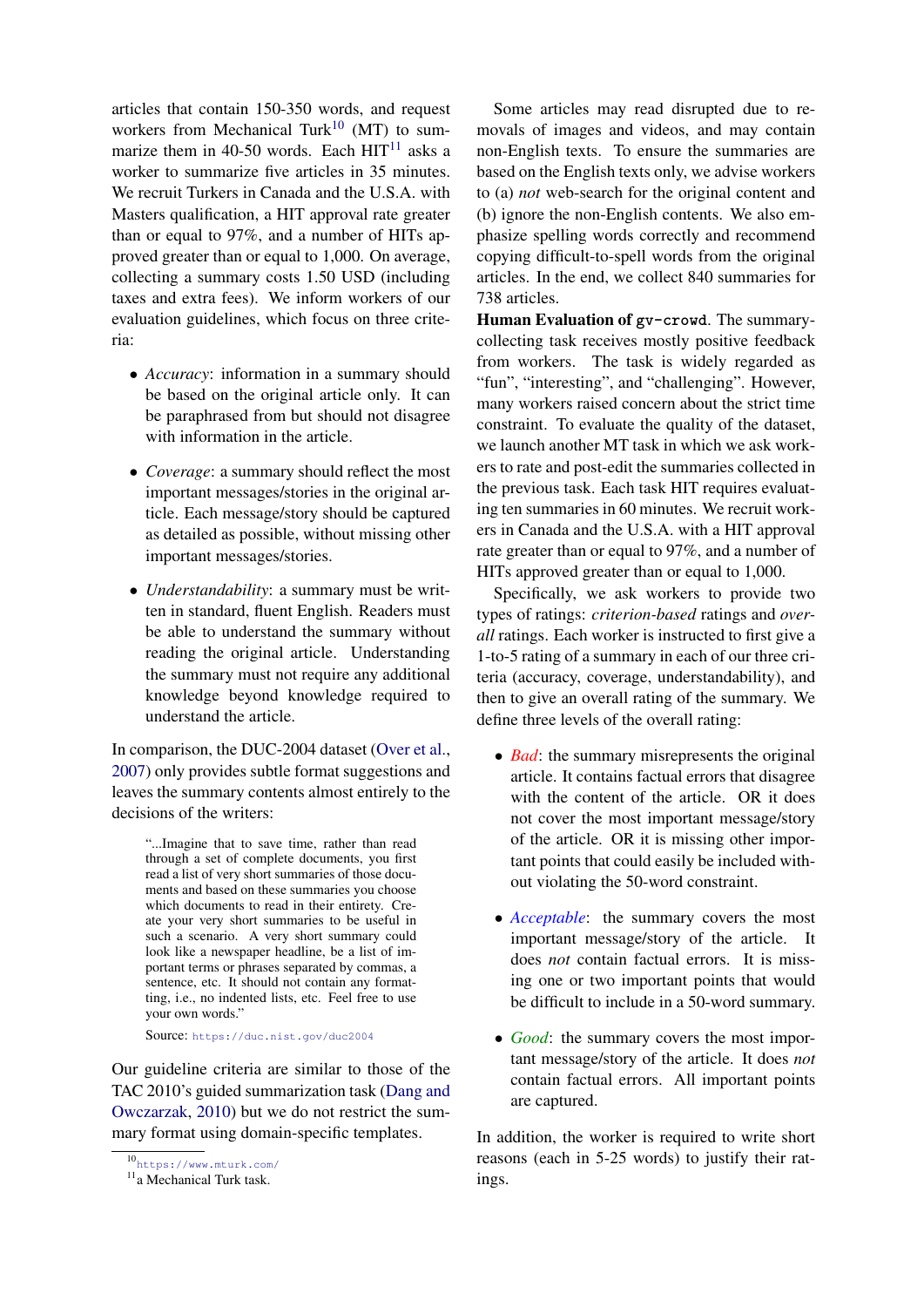Among 840 summaries collected, 383 (45.60%) were rated as *Good*, 264 (31.43%) *Acceptable*, and 193 (22.98%) *Bad*. We observe that among the three criteria, understandability is easiest to meet while coverage is the most challenging: the mean understandability rating is 4.06 while the mean coverage rating is only 3.47; about 90% of the summaries attain understandability ratings of at least 3. By computing Pearson correlation coefficients, we find that the overall rating most strongly linearly correlates with the coverage rating (0.81) and least with the understandability rating (0.57). Common flaws identified by the human evaluators include: missing important points, factual errors, abstruse and/or verbose writing.

To construct the gv-crowd split, we pair each article with its highest-rated summaries<sup>[12](#page-3-0)</sup> and excluded articles that (a) are paired with *Bad* summaries or (b) have a criterion-based rating below 3. We also ask workers to correct spelling and factual errors in the *Bad* summaries, but these postedited summaries require further evaluation to be included in the dataset in the future. To facilitate summarization evaluation studies, we will release all the summaries accompanied with their ratings, reasons, and post-edit versions.

For a (randomly selected) subset of 50 articles, we collect *three* summaries per article to study the diversity in quality and language usage among human-written summaries of the same documents. We find that the summary quality does not vary greatly: the overall-rating difference between the highest and lowest rated summaries is at most 1 in 74% of these articles. To quantify the diversity of summaries, we calculate the *pairwise* ROUGE scores, using one summary as the reference and another as the predicted

$$
ROUGE_{pair} = \frac{1}{3 \cdot 50} \sum_{i=1}^{50} \sum_{1 \le j < k \le 3} ROUGE(s_{i,j}, s_{i,k})
$$
\n(1)

where  $s_{i,j}$  and  $s_{i,k}$  are distinct summaries of the *i*-th article. The ROUGE<sub>pair</sub>-1,2,L F-1 scores are relatively low (39.44, 12.39, and 32.85, respectively), indicating that the summaries highly vary in vocabulary and sentence structure.

<span id="page-3-1"></span>

Figure 2: Average fraction of  $n$ -grams in the summary that are not seen in the original article.

Human Comparison of **gv-snippet** and **gv-crowd**. To ensure that the gv-crowd summaries are of higher quality than the gv-snippet summaries, we conduct a survey that asks MT workers to compare the two types of summary. Concretely, each worker reads an article and its gv-snippet and gv-crowd summaries. We ask the worker to specify which summary (or none) is better in each of the three criteria and is better overall. We remove partial sentences that end with "..." in the gv-snippet summaries to ensure that the workers rate the two types of summary mainly based on their contents, not based on any peculiar features. We also randomly shuffle the order of the summaries in a pair so that the workers cannot rely on the order to determine the summary type. Each worker is given 45 minutes to compare five summary pairs. Each summary pair is evaluated by three workers. We recruit workers with similar qualifications to those in the gv-crowd evaluation task.

The outcome of this survey is positive. In 22 out of the 30 articles included in the survey (75.9%), at least 2 out of 3 workers prefer the gv-crowd summary. Overall, 63 out of 90 workers (70.0%) prefer the gv-crowd summaries to its gv-snippet counterparts. As expected, coverage is the criterion where the gv-crowd summaries show most strength against the gv-crowd summaries, with a preference ratio of 83.3% (25/30) compared to 66.7% (20/30) of accuracy or understandability.

We also evaluate these two types of summary in terms of how novel their summaries are compared to the original articles. [Figure 2](#page-3-1) shows the

<span id="page-3-0"></span><sup>&</sup>lt;sup>12</sup>For a pair of summaries, we first compare their overall ratings, then sums of three criterion-based ratings, then the individual accuracy, coverage, understandability ratings (in this specific order).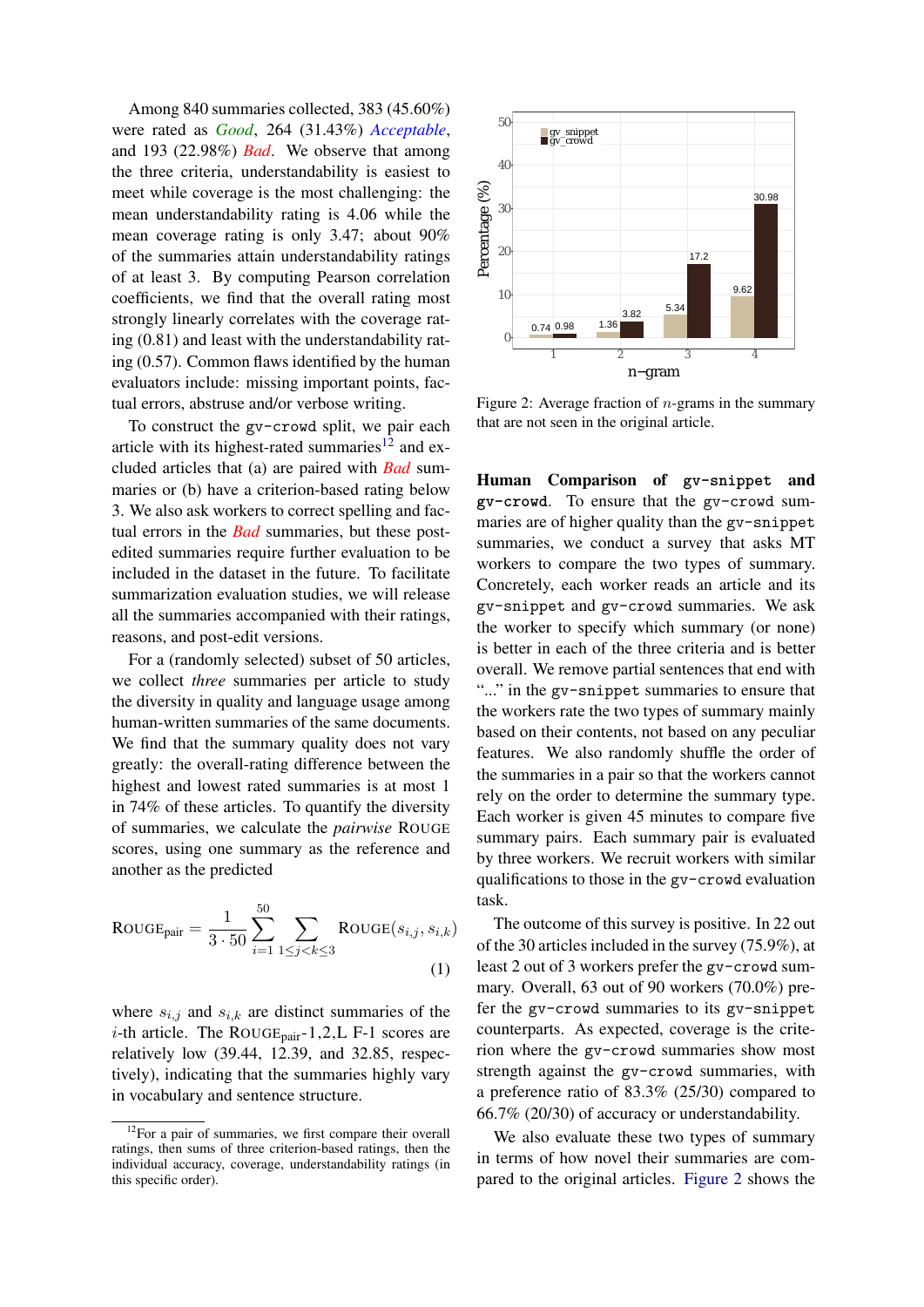<span id="page-4-0"></span>

| Model                                                   | Train  | Validation |  |  |  |  |
|---------------------------------------------------------|--------|------------|--|--|--|--|
| <b>Translation</b> (sentences)                          |        |            |  |  |  |  |
| Spanish-English                                         | 4.1M   | 3K         |  |  |  |  |
| French-English                                          | 5.6M   | 3K         |  |  |  |  |
| German-English                                          | 151.6K | 2K         |  |  |  |  |
| Arabic-English                                          | 174.3K | 2K         |  |  |  |  |
| <b>Summarization</b> (pairs of documents and summaries) |        |            |  |  |  |  |
| English                                                 | 287.2K | 13.4K      |  |  |  |  |

Table 2: Data used to train and validate translation and summarization models.

average fractions of novel  $n$ -grams of each type of summary. Overall, the summaries reuse most words in the articles. The gv-crowd summaries contain substantially more novel 3-grams and 4 grams than the gv-snippet summaries, partly because each sentence of a gv-crowd summary usually includes information from multiple sentences in the original article. On 73% of the articles in the gv-crowd split, the gv-crowd summary has higher fractions of novel  $n$ -grams than the gv-snippet counterpart (with  $n = 1, 2, 3, 4$ ).

### 3 Experiments

We study the task of generating English summaries of non-English news articles. This task can naturally be decomposed into two subtasks: translation and summarization. We follow a *translatethen-summarize* approach where each article is first translated into English using a pre-trained machine translation model, then the translation is summarized using a pre-trained English summarization model. Data for training models in both subtasks are publicly available, allowing solving the joint task in a *zero-shot* manner, in the sense that no parallel pairs of (original document, English summary) are provided during training. On the other hand, a *summarize-then-translate* approach is practically difficult to implement because of the lack of large-scale datasets for training reliable summarization models in non-English languages.

Translation models. Our goal is to study the effect of translation quality in this task. Hence, we employ translation models trained under various amounts of resources. We conduct experiments in four source languages: Spanish (es), French (fr), German (de), and Arabic (ar). Concretely, we train the {es,fr}-en models using the large-scale CommonCrawl and News Commentary datasets, and train the {de,ar}-en models using the low-resource multilingual TED [\(Duh,](#page-6-13) [2018\)](#page-6-13) dataset. We apply standard machine translation pre-processing steps, normalizing and tokenizing the data with Moses scripts. We tokenize Arabic texts with the PyArabic tool [\(Zerrouki,](#page-7-1) [2010\)](#page-7-1). Our translation models implement the Transformer architecture [\(Vaswani](#page-6-14) [et al.,](#page-6-14) [2017\)](#page-6-14). The {es,fr}-en models have the same hyperparameters as those of the base Transformer architecture described in Table 3 of [Vaswani et al.](#page-6-14) [\(2017\)](#page-6-14). The {de,ar}-en models have less parameters, using 4 attention heads and a feed-forward hidden size of 1024. We train the models using the fairseq-py toolkit [\(Ott et al.,](#page-6-15) [2019\)](#page-6-15). Since the models are trained to perform sentence-level translation, we split the source articles into sentences, perform translation, and join the output sentences into articles. The training settings are the same as those of [Vaswani et al.](#page-6-14) [\(2017\)](#page-6-14) except that: (a) the maximum tokens in a batch is 4,000, (b) the  $\{es, fr\}$ -en models and the  $\{de, ar\}$ -en models are trained for  $5 \cdot 10^4$  and  $8 \cdot 10^5$  iterations, respectively, and (c) the {de,ar}-en models use a dropout ratio of 0.3. Training with an Nvidia Titan Xp GPU took place in approximately 5 hours for the smaller models and 3.5 days for the larger models.

Summarization models. We employ the state-ofthe-art Bi-LSTM bottom-up abstractive summarization model [\(Gehrmann et al.,](#page-6-16) [2018\)](#page-6-16). We make use of a pre-trained instance of this model provided by OpenNMT-py [\(Klein et al.,](#page-6-17) [2017\)](#page-6-17) and trained on the CNN/DailyMail dataset [\(Hermann](#page-6-6) [et al.,](#page-6-6) [2015\)](#page-6-6).

Baselines. We compare the following approaches:

- FIRST50: copies the first 50 words of the English version of the source article.
- PERFECTTRANS: directly summarizes the English version of the source article.
- TRANSTHENSUM: our approach which first translates the source article into English then summarizes the translation.

Evaluation. Translation quality is measured by corpus-level BLEU, treating each article as a data point. Summarization quality is determined by computing ROUGE-1, ROUGE-2, ROUGE-L F-1 scores.

Results. Table [3](#page-5-0) presents our results. A qualitative example is illustrated in [Figure 3.](#page-5-1) As expected, translation quality varies among different pairs of languages. The Spanish-English model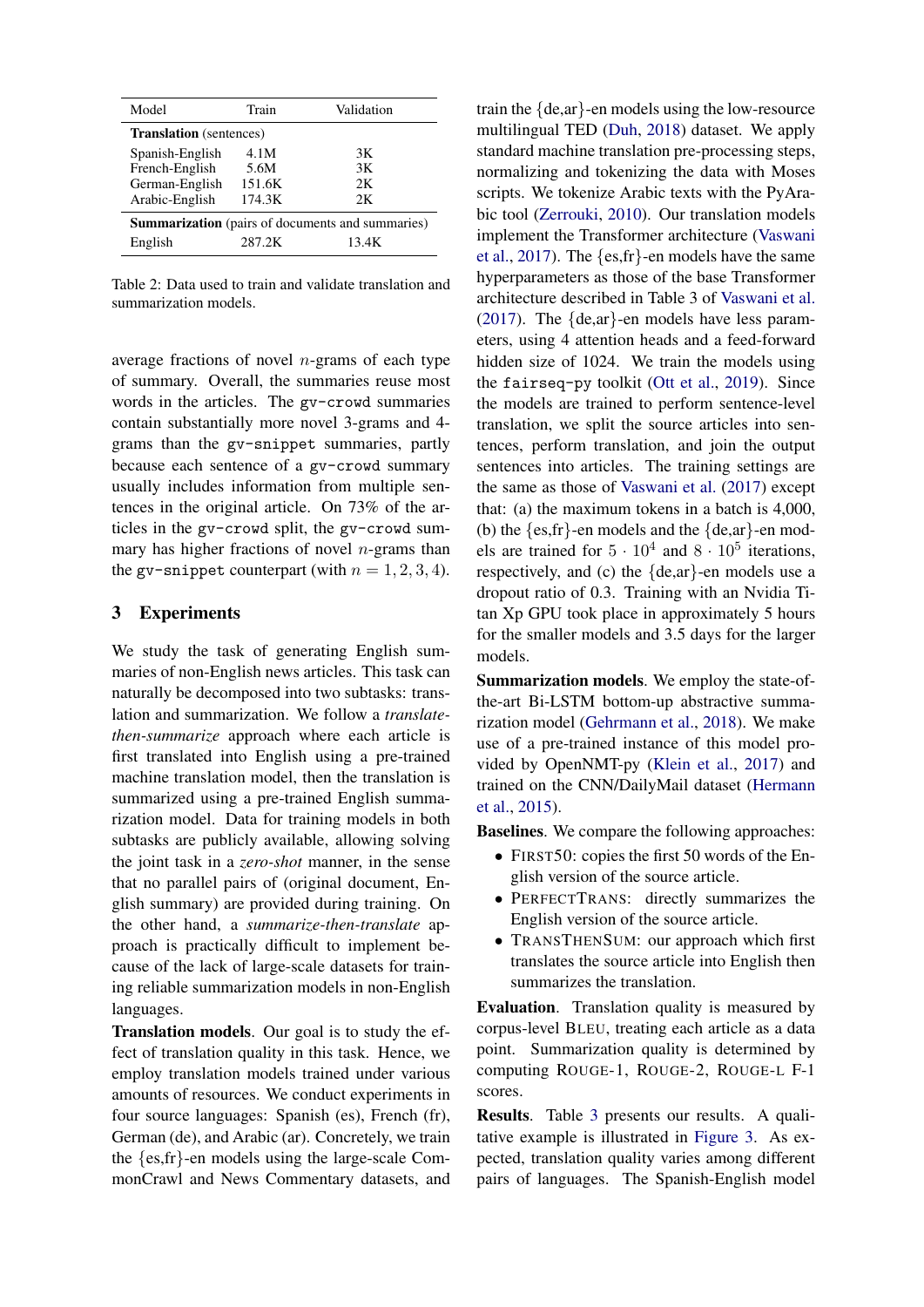<span id="page-5-1"></span>

| Article (Arabic)<br><b>System Translation (English)</b>                                                                                                                                                                                                                                                                                                                                                                                                                                                                                                                                                                                                                                                                                                                                                                                                                                                                                                     |                                                                                                                                                                                                                                                                                                                                                                                                                                                                                                                                                                                                                                                                                                                                                                                                                                                                                                                                                                                                                                                                                                                                                                                              | Reference Translation (English)                                                                                                                                                                                                                                                                                                                                                                                                                                                                                                                                                                                                                                                                                                                                                                                                                                                                                                                                                                                                                                                                                                                                                    |  |
|-------------------------------------------------------------------------------------------------------------------------------------------------------------------------------------------------------------------------------------------------------------------------------------------------------------------------------------------------------------------------------------------------------------------------------------------------------------------------------------------------------------------------------------------------------------------------------------------------------------------------------------------------------------------------------------------------------------------------------------------------------------------------------------------------------------------------------------------------------------------------------------------------------------------------------------------------------------|----------------------------------------------------------------------------------------------------------------------------------------------------------------------------------------------------------------------------------------------------------------------------------------------------------------------------------------------------------------------------------------------------------------------------------------------------------------------------------------------------------------------------------------------------------------------------------------------------------------------------------------------------------------------------------------------------------------------------------------------------------------------------------------------------------------------------------------------------------------------------------------------------------------------------------------------------------------------------------------------------------------------------------------------------------------------------------------------------------------------------------------------------------------------------------------------|------------------------------------------------------------------------------------------------------------------------------------------------------------------------------------------------------------------------------------------------------------------------------------------------------------------------------------------------------------------------------------------------------------------------------------------------------------------------------------------------------------------------------------------------------------------------------------------------------------------------------------------------------------------------------------------------------------------------------------------------------------------------------------------------------------------------------------------------------------------------------------------------------------------------------------------------------------------------------------------------------------------------------------------------------------------------------------------------------------------------------------------------------------------------------------|--|
| هناك قصة مثيرة للاهتمام عن امر أة أمريكية تسافر حول طاجكستان وتكتب فصة<br>ر حلتها. ويبدو أنها ليست سعيدة حقًّا بالخدمات في هذا البلد لكنها تحب التكلم إلى<br>الناس والتعرف على حياتهم وتقاليدهم خلال يومين كان لديها الكثير لتقوله<br>سانح أخر دريسداليس قام بزيارة حصار فحب إلى متحف واطلع على الأزياء<br>القديمة. الأحذية. أغطية الأرض. وحتى الدروع الحديدية وسيوف المحاربين. كان<br>هناك فناء ممهد مع العديد من الغرف الصغير ة المتفرقة. بعض المطرزات كانت<br>بأشكال متميزة ومليئة بالألوان. الأبواب التي تقود إلى المتحف كانت خشيبة ومزخرفة<br>بتفاصيل دقيقة<br>دان وأودر ي زار ا خوروغ و هما يخبر ننا عن رحلتهم من خوروغ إلى دشانبه. في هذه<br>النَّدوينة يضعان بعض الصور   الجميلة وفيلم فيديو . الثَّلاثين ثانية الأولى هي من<br>ِ النّاكسي وإقلاع رحلة اليوم السابق والتسعين ثانية الباقية هي من الجو<br>وفي الأسبو عين الماضيين كان هناك عدد من الصور الجيدة من الأشخاص الذين<br>وباباستيف الذي لا يتعب من التصوير أبدا TrekEarth زاروا البلد: مثل | And it looks like it's not really happy to have services in this<br>country, but she loves to talk to people and learn about their<br>lives and their traditions. In two days she had a lot to say.<br>Another driver, dallas, has visited a siege. Cyrus went to a<br>museum and looked at the old physics of the old, the shoes,<br>the shoes, the earthquake, and he opened the iron lanes and<br>the warriors would stand. There was a temporary building<br>with a lot of very small crafts. Some of the hamps were<br>distinct and colorful. The doors that drive online were wooden<br>and preoccupied with a minute detail.<br>Dan and greenland, and they tell us about their journey from<br>the elderly -lsb- unclear -rsb- rahmadan -lsb- unclear -rsb-.<br>In this monitor, they put some beautiful images into a video.<br>Thirty seconds ago, the first treasure is from tennessee, and<br>the last journey of the day and the last 90 seconds is from the<br>atmosphere.<br>And in the last two weeks, there were a number of good<br>photographs of people who visited the country: like the<br>treasures of climate and babysitting that doesn't play from<br>photography. | There is interesting story of an American woman who travels<br>around Tajikistan and writes a travelogue. It seems like she is not<br>really happy with the service in this country but she loves to talk<br>to people and know about their life and traditions. In two days she<br>had so much to say<br>Another tourist, @drysdales visited Hissar. He went to a museum<br>and looked at old costumes, footwear, earthen wear and even the<br>chain mail and sword of a warrior. There was a paved courtyard<br>with many small, off shoot rooms. Some of the embroidery work<br>was in interesting and colourful designs. The doors leading into<br>the museum were wooden and carved with detail.<br>Dan and Audrey visited Khorog and they are telling us about their<br>flight from Khorog to Dushanbe. In they post they have some<br>good photos and a video with the first 30 seconds from the taxi<br>and takeoff of the previous day's flight and next 90 seconds are<br>mid-air.<br>Also the past two weeks there were made some good shots by<br>people who visited the country: TrekEarth (Saghirdasht pass) and<br>babasteve who never gets tired of photographing. |  |
| System summary (English)                                                                                                                                                                                                                                                                                                                                                                                                                                                                                                                                                                                                                                                                                                                                                                                                                                                                                                                                    | gv snippet summary (English)                                                                                                                                                                                                                                                                                                                                                                                                                                                                                                                                                                                                                                                                                                                                                                                                                                                                                                                                                                                                                                                                                                                                                                 | gv crowd summary (English)                                                                                                                                                                                                                                                                                                                                                                                                                                                                                                                                                                                                                                                                                                                                                                                                                                                                                                                                                                                                                                                                                                                                                         |  |
| The first treasure is from tennessee, and the last 90<br>seconds is from the atmosphere. In the last two weeks,<br>there were a number of good photographs of people who<br>visited the country: like the treasures of climate and<br>babysitting that doesn't play from photography.                                                                                                                                                                                                                                                                                                                                                                                                                                                                                                                                                                                                                                                                       | There is interesting story of an American woman who travels<br>around Tajikistan and writes a travelogue. It seems like she<br>is not really happy with the service in this country but she<br>loves to talk to people and know about their life and<br>traditions. In two days she had so                                                                                                                                                                                                                                                                                                                                                                                                                                                                                                                                                                                                                                                                                                                                                                                                                                                                                                   | This is about American woman who travels around Tajikistan and<br>writes a travelogue. A certain woman does not appear to be<br>happy with the service in said country. Another person wrote<br>about the Hissar museum and how old things looked.                                                                                                                                                                                                                                                                                                                                                                                                                                                                                                                                                                                                                                                                                                                                                                                                                                                                                                                                 |  |

Figure 3: An example in our dataset. The source document is originally written in English and is translated into Arabic by a Global Voices translator. Our translation system translates the Arabic article into English poorly. The summarization system mostly copies segments from the translation and carries grammatical errors (underlined) from the translation to its summary. The gv-snippet summary is a mere copy of the first few sentences of the English version of the article (though this may not always be the case in other articles). On the other hand, the gv-crowd summary offers better coverage, including information in the second paragraph. Note that this article is challenging to summarize perfectly in 50 words because it features four different parallel stories at the same time. Here, the gv-crowd summarizer trades off coverage for specificity of the stories.

<span id="page-5-0"></span>

| Method                                                                                       | Spanish-English            | French-English          | German-English                             | Arabic-English             |  |  |  |
|----------------------------------------------------------------------------------------------|----------------------------|-------------------------|--------------------------------------------|----------------------------|--|--|--|
| <b>Translation quality</b> (BLEU $\uparrow$ )                                                |                            |                         |                                            |                            |  |  |  |
| <b>Transformer</b>                                                                           | 37.45                      | 29.80                   | 19.34                                      | 10.77                      |  |  |  |
| <b>Summarization quality</b> evaluated on $gv$ -snippet (ROUGE-1 2 L F-1 scores $\uparrow$ ) |                            |                         |                                            |                            |  |  |  |
| FIRST50                                                                                      | $63.7 \mid 55.1 \mid 61.3$ | $64.7$   56.2   62.3    | $65.2$   57.1   63.0                       | $62.9$   53.5   60.5       |  |  |  |
| <b>PERFECTTRANS</b>                                                                          | $38.0$   22.1   34.0       |                         | $38.1   21.8   34.0 \t 37.7   21.9   33.6$ | $36.8 \mid 20.0 \mid 32.7$ |  |  |  |
| <b>TRANSTHENSUM</b>                                                                          | $33.0$   12.4   28.4       | $32.0$   10.6   27.2    | $28.3$   7.4   23.7                        | 24.5<br>$4.3 \mid 20.4$    |  |  |  |
| <b>Summarization quality</b> evaluated on $gv$ -crowd (ROUGE-1 2 L F-1 scores $\uparrow$ )   |                            |                         |                                            |                            |  |  |  |
| FIRST50                                                                                      | $46.4$   23.4   40.4       | $46.0$   22.8   40.1    | $47.4$   25.7   40.9                       | $45.9$   22.9   40.4       |  |  |  |
| <b>PERFECTTRANS</b>                                                                          | $36.1$   13.5   31.3       | $36.7$   13.7   31.7    | 31.6<br>$36.6$   14.1                      | 36.9<br>$14.0$   31.9      |  |  |  |
| <b>TRANSTHENSUM</b>                                                                          | $35.1 \pm 10.6 \pm 30.0$   | $8.9 \mid 28.5$<br>33.3 | $6.0$   25.0<br>29.4                       | $3.8 \perp 22.1$<br>26.0   |  |  |  |

Table 3: Cross-lingual summarization results with different approaches. Translation quality is measured on the gv-snippet articles, of which the gv-crowd articles are a subset.

achieves the highest BLEU score (34.45) due to the amount of training data and the closeness between the language pair; on the other spectrum, the Arabic-English model offers poorest translations (10.77). Nevertheless, despite the large gaps in BLEU scores, we observe much smaller divergences in ROUGE-1 and ROUGE-L scores. For example, in the extreme case of Arabic-English, even when the BLEU drops by almost 90% when switch from the reference to the predicted translations, the ROUGE-L F1-score only decreases by only about 30%. This observation highlights a major limitation of ROUGE-1 and ROUGE-L: their insensitivity to the summary readability. Even though a source document may contain meaningless, ungrammatical contents (reflected by a low BLEU score), a model that summarizes by simply copying phrases can easily achieve high ROUGE-1 and ROUGE-L scores. This limitation is difficult to observe in the context of monolingual summarization because the source documents come from natural sources and thus are mostly grammatical and meaningful. Another interesting finding is that the FIRST50 baseline achieves higher ROUGE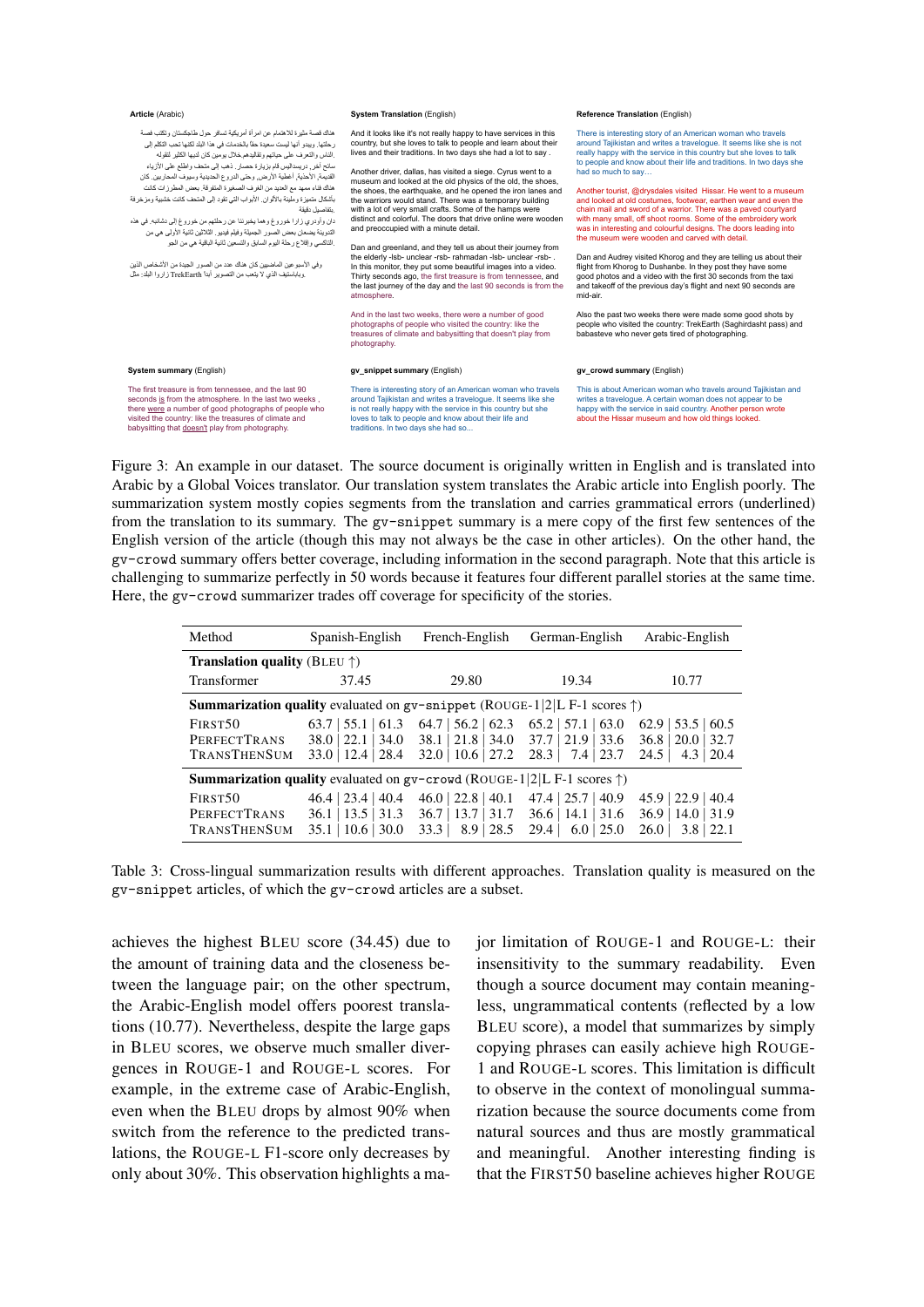scores when evaluated on gv-snippet than on gv-crowd. This observation indicates that the gv-snippet summaries overlap highly with the beginning part of the articles, confirming the results from our human preference survey that these summaries generally have poorer coverage over the entire articles than the gv-crowd summaries.

## 4 Conclusion

This work introduces a dataset for evaluating multilingual and cross-lingual summarization methods in multiple languages. Future work aims to extend the dataset to more languages and construct a large-scale training dataset. Another interesting direction is to study whether multi-task learning can benefit cross-lingual summarization. To take advantage of the fact that translating the entire source article may not be necessary, it would be useful to teach models to devise more efficient translation strategies by informing them of the downstream summarization objective.

## Acknowledgement

This material is based upon work supported by the National Science Foundation under Grant No. IIS-1618193. Any opinions, findings, and conclusions or recommendations expressed in this material are those of the author(s) and do not necessarily reflect the views of the National Science Foundation.

#### References

- <span id="page-6-0"></span>Mehdi Allahyari, Seyedamin Pouriyeh, Mehdi Assefi, Saeid Safaei, Elizabeth D Trippe, Juan B Gutierrez, and Krys Kochut. 2017. Text summarization techniques: a brief survey. *International Journal of Advanced Computer Science and Applications(IJACSA)*.
- <span id="page-6-4"></span>Hoa Trang Dang and Karolina Owczarzak. 2008. Overview of the tac 2008 update summarization task. In *TAC*.
- <span id="page-6-5"></span>Hoa Trang Dang and Karolina Owczarzak. 2010. Overview of tac 2010 summarization track. In *TAC*.
- <span id="page-6-1"></span>Yue Dong. 2018. A survey on neural networkbased summarization methods. *arXiv preprint arXiv:1804.04589*.
- <span id="page-6-13"></span>Kevin Duh. 2018. The multitarget ted talks task. [http://www.cs.jhu.edu/˜kevinduh/a/](http://www.cs.jhu.edu/~kevinduh/a/multitarget-tedtalks/) [multitarget-tedtalks/](http://www.cs.jhu.edu/~kevinduh/a/multitarget-tedtalks/).
- <span id="page-6-2"></span>Mahak Gambhir and Vishal Gupta. 2017. Recent automatic text summarization techniques: a survey. *Artificial Intelligence Review*, 47(1):1–66.
- <span id="page-6-16"></span>Sebastian Gehrmann, Yuntian Deng, and Alexander M Rush. 2018. Bottom-up abstractive summarization. In *Proceedings of Emperical Methods in Natural Language Processing*.
- <span id="page-6-6"></span>Karl Moritz Hermann, Tomas Kocisky, Edward Grefenstette, Lasse Espeholt, Will Kay, Mustafa Suleyman, and Phil Blunsom. 2015. Teaching machines to read and comprehend. In *Advances in neural information processing systems*, pages 1693– 1701.
- <span id="page-6-11"></span>Armand Joulin, Edouard Grave, Piotr Bojanowski, Matthijs Douze, Hérve Jégou, and Tomas Mikolov. 2016a. Fasttext.zip: Compressing text classification models. *arXiv preprint arXiv:1612.03651*.
- <span id="page-6-12"></span>Armand Joulin, Edouard Grave, Piotr Bojanowski, and Tomas Mikolov. 2016b. Bag of tricks for efficient text classification. *arXiv preprint arXiv:1607.01759*.
- <span id="page-6-17"></span>Guillaume Klein, Yoon Kim, Yuntian Deng, Jean Senellart, and Alexander M Rush. 2017. Opennmt: Open-source toolkit for neural machine translation. In *Proceedings of the Association for Computational Linguistics*.
- <span id="page-6-9"></span>C Orsan and Oana Andreea Chiorean. 2008. Evaluation of a cross-lingual romanian-english multidocument summariser. In *International Language Resources and Evaluation*.
- <span id="page-6-15"></span>Myle Ott, Sergey Edunov, Alexei Baevski, Angela Fan, Sam Gross, Nathan Ng, David Grangier, and Michael Auli. 2019. fairseq: A fast, extensible toolkit for sequence modeling. In *Conference of the North American Chapter of the Association for Computational Linguistics*.
- <span id="page-6-10"></span>Jessica Ouyang, Boya Song, and Kathleen McKeown. 2019. A robust abstractive system for cross-lingual summarization. In *Proceedings of the 2019 Conference of the North American Chapter of the Association for Computational Linguistics: Human Language Technologies, Volume 1 (Long and Short Papers)*, pages 2025–2031.
- <span id="page-6-3"></span>Paul Over, Hoa Dang, and Donna Harman. 2007. Duc in context. *Information Processing & Management*, 43(6):1506–1520.
- <span id="page-6-8"></span>Alexander M Rush, Sumit Chopra, and Jason Weston. 2015. A neural attention model for abstractive sentence summarization. In *Proceedings of Emperical Methods in Natural Language Processing*.
- <span id="page-6-7"></span>Evan Sandhaus. 2008. The new york times annotated corpus. *Linguistic Data Consortium*.
- <span id="page-6-14"></span>Ashish Vaswani, Noam Shazeer, Niki Parmar, Jakob Uszkoreit, Llion Jones, Aidan N Gomez, Łukasz Kaiser, and Illia Polosukhin. 2017. Attention is all you need. In *Advances in neural information processing systems*, pages 5998–6008.